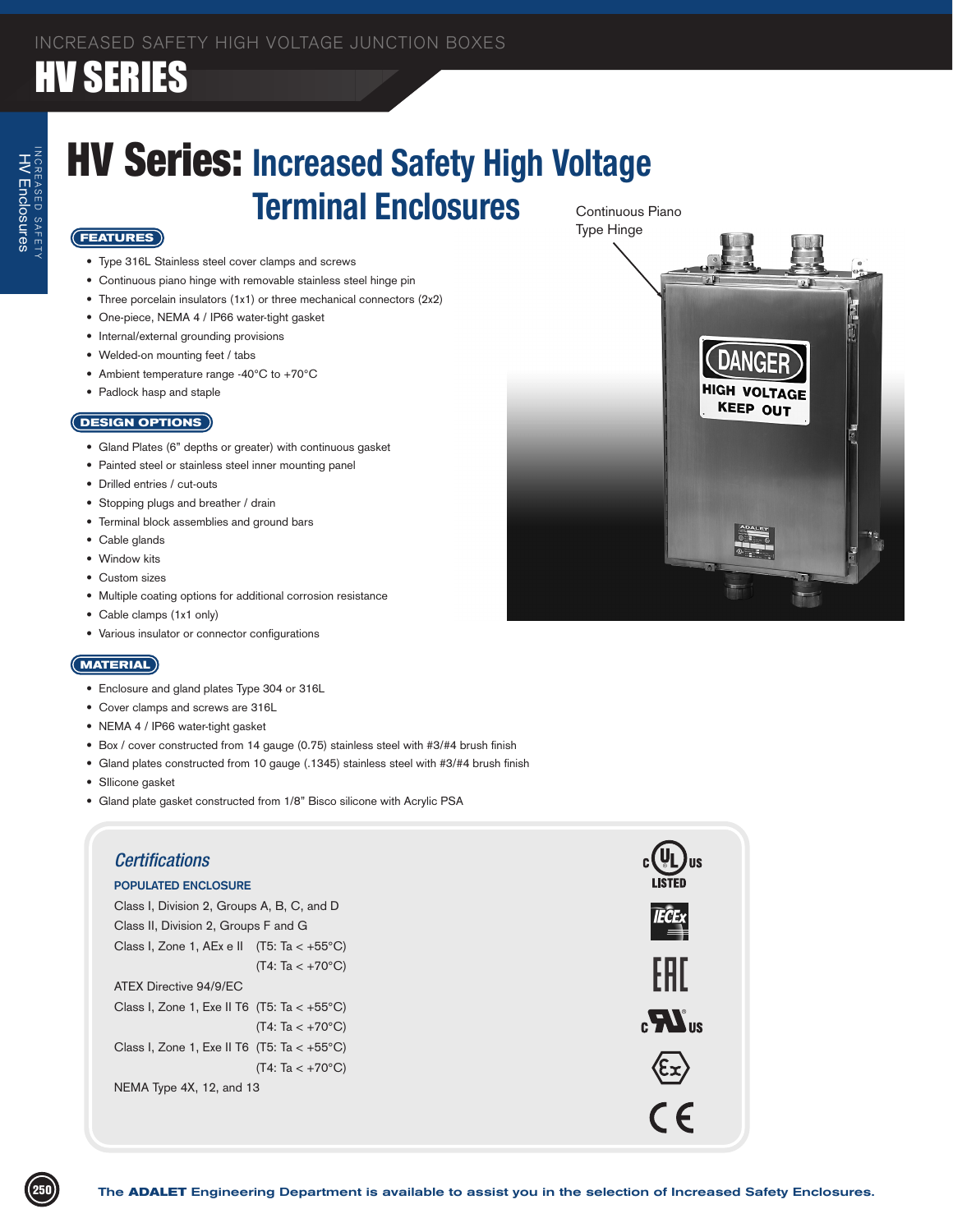# SERIES

### 1 x 1 Connection Series



|                  |       |       |       |       |              | <b>VOLTAGE</b> | <b>AMPERAGE</b> |
|------------------|-------|-------|-------|-------|--------------|----------------|-----------------|
| <b>ENCLOSURE</b> | H     | W     | D     | M     | $\mathsf{N}$ | MAX            | MAX             |
| HV4X6-241206     | 24.00 | 12.00 | 6.00  | 25.25 | 9.50         | 1.5kV          | 315             |
| HV4X6-242006     | 24.00 | 20.00 | 6.00  | 25.25 | 14.00        | 1.5kV          | 315             |
| HV4X6-201206     | 20.00 | 12.00 | 6.00  | 21.25 | 9.50         | 2.5kV          | 250             |
| HV4X6-161606     | 16.00 | 16.00 | 6.00  | 17.25 | 10.00        | 2.5kV          | 200             |
| HV4X6-241606     | 24.00 | 16.00 | 6.00  | 25.25 | 10.00        | 2.5kV          | 315             |
| HV4X6-301606     | 30.00 | 16.00 | 6.00  | 31.25 | 10.00        | 2.5kV          | 400             |
| HV4X6-202006     | 20.00 | 20.00 | 6.00  | 21.25 | 14.00        | 2.5kV          | 250             |
| HV4X6-201407     | 20.00 | 14.00 | 7.00  | 21.25 | 8.00         | 2.5kV          | 250             |
| HV4X6-251807     | 25.00 | 18.00 | 7.00  | 26.25 | 12.00        | 2.5kV          | 315             |
| HV4X6-302207     | 30.00 | 22.00 | 7.00  | 31.25 | 16.00        | 2.5kV          | 400             |
| HV4X6-362507     | 36.00 | 25.00 | 7.00  | 37.25 | 19.00        | 2.5kV          | 400             |
| HV4X6-201610     | 20.00 | 16.00 | 10.00 | 21.25 | 10.00        | 6.6kV          | 250             |
| HV4X6-302010     | 30.00 | 20.00 | 10.00 | 31.25 | 14.00        | 8kV            | 400             |
| HV4X6-242010     | 24.00 | 20.00 | 10.00 | 25.25 | 14.00        | 8kV            | 315             |
| HV4X6-302410     | 30.00 | 24.00 | 10.00 | 31.25 | 18.00        | 8kV            | 400             |
| HV4X6-242410     | 24.00 | 24.00 | 10.00 | 25.25 | 18.00        | 8kV            | 315             |
| HV4X6-362410     | 36.00 | 24.00 | 10.00 | 37.25 | 18.00        | 8kV            | 400             |
| HV4X6-362510     | 36.00 | 25.00 | 10.00 | 37.25 | 19.00        | 8kV            | 500             |
| HV4X6-603610     | 60.00 | 36.00 | 10.00 | 61.25 | 30.00        | 8kV            | 500             |
| HV4X6-603616     | 60.00 | 36.00 | 16.00 | 61.25 | 30.00        | 11kV           | 500             |

| <b>MIN CONDUCTOR SIZE</b> | <b>AMPERAGE</b> |            |
|---------------------------|-----------------|------------|
| mm <sup>2</sup>           | AWG/MCM         | <b>MAX</b> |
| 10                        | 8               | 50         |
| 16                        | 6               | 63         |
| 25                        | 4               | 80         |
| 35                        | 2               | 100        |
| 50                        | 1/0             | 125        |
| 70                        | 2/0             | 160        |
| 95                        | 3/0             | 200        |
| 120                       | 4/0             | 225        |
| 150                       | 250             | 250        |
| 185                       | 350             | 315        |
| 240                       | 400             | 400        |
| 300                       | 500             | 500        |

NOTES 1. For stainless steel 304 assemblies substitute HV4X6- prefix with HV4X-prefix.

- 2. Please specify working voltage, amperage and conductor size when requesting quote.
- 3. For conduit/cable entry spacing, wire bending and wire conversion guidelines, refer to inside back cover of this catalog.
- 4. Gland plate options are available on the top and bottom sides of the box.

 **Add the following suffixes for gland plates:**

- A: Gland plate installed on TOP side of box
- B: Gland plate installed on BOTTOM side of box

 For multiple gland plates omit dashes. (i.e. HV4X6-161608-ABCD)